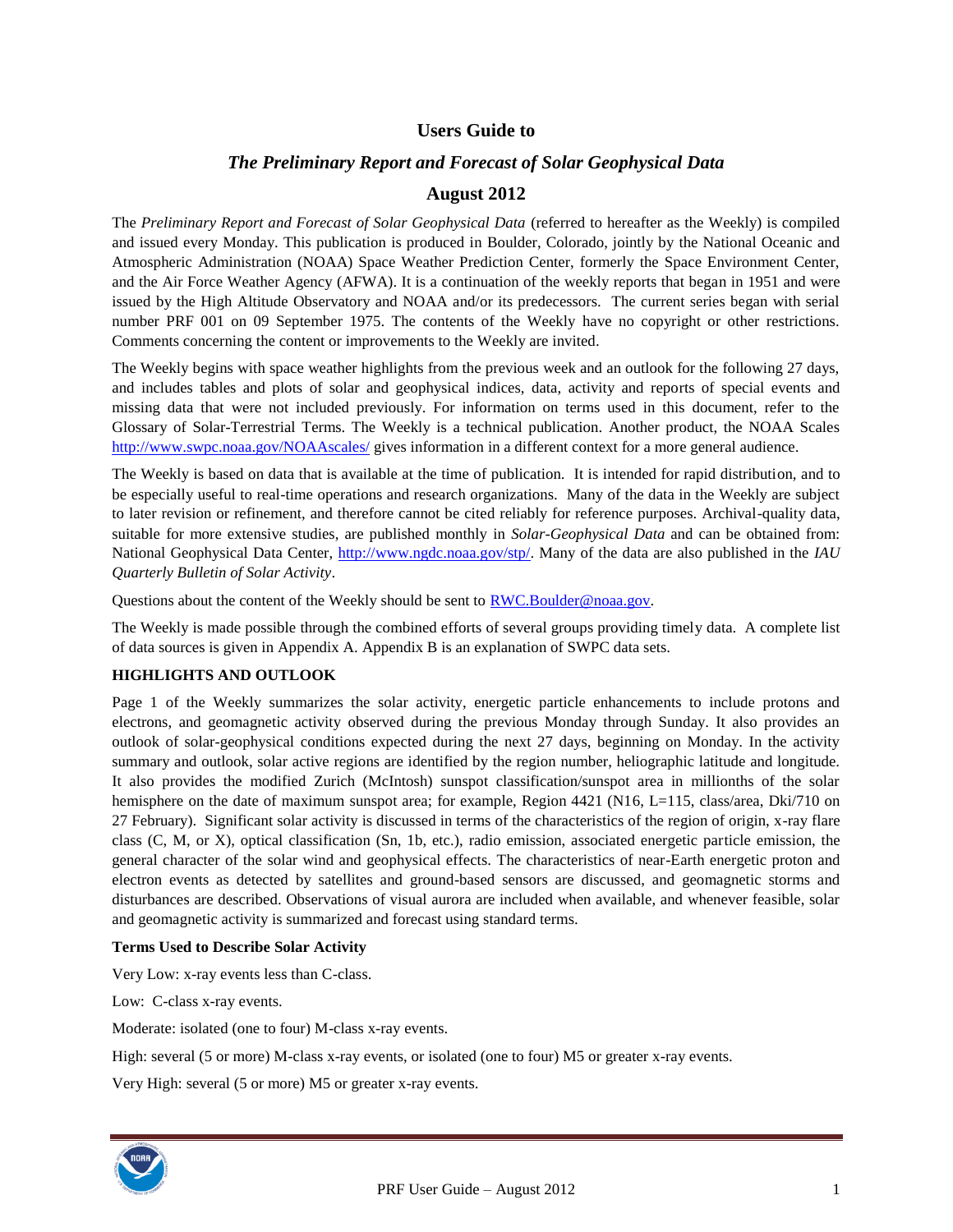The letter classification of solar flares used in these definitions (Table 1) was initiated on 01 January 1969. This classification ranks solar activity by its peak x-ray intensity in the 0.1-0.8 nm band as measured by the Geostationary Operational Environmental Satellites (GOES). This x-ray classification offers at least two distinct advantages compared with the standard optical classifications: it gives a better measure of the geophysical significance of a solar event, and it provides an objective means of classifying geophysically significant activity regardless of its location on the solar disk.

|                | Table 1. The SWPC x-ray flare classification |                                                 |
|----------------|----------------------------------------------|-------------------------------------------------|
|                | Peak Flux Range (0.1-0.8 nm)                 |                                                 |
| Classification | mks system (W $m^{-2}$ )                     | cgs system (erg $\text{cm}^{-2}\text{s}^{-1}$ ) |
| А              | $\Phi$ <10 <sup>-7</sup>                     | $\Phi$ <10 <sup>-4</sup>                        |
| B              | $10^{-7} \le \Phi < 10^{-6}$                 | $10^{-4} \le \Phi \le 10^{-3}$                  |
| C              | $10^{-6} \le \Phi < 10^{-5}$                 | $10^{-3} \le \Phi \le 10^{-2}$                  |
| М              | $10^{-5} \le \Phi < 10^{-4}$                 | $10^{-2} \le \Phi \le 10^{-1}$                  |
| X              | $10^{-4} < \Phi$                             | $10^{-1} < \Phi$                                |
|                |                                              |                                                 |

The letter designates the order of magnitude of the peak value and the number following the letter is the multiplicative factor. A C3.2 event for example, indicates an x-ray burst with  $3.2 \times 10^{-6}$ Wm<sup>-2</sup> peak flux. Solar flare forecasts are usually issued only in terms of the broad C, M, and X categories. Since x-ray bursts are observed as a full-Sun value, bursts below the x-ray background level are not discernible. The background drops to class A level during solar minimum; only bursts that exceed B1.0 are classified as x-ray events. During solar maximum the background is often at the class M level, therefore class A, B, or C x-ray bursts cannot be discerned. Data are measured by the NOAA GOES satellites, monitored in real time in Boulder (Grubb 1975).

### **Terms Used to Describe Geomagnetic Activity**

The following adjectives are used to describe geomagnetic activity. *A* refers to the 24-hour A-index observed at a geomagnetic observatory such as Fredericksburg, VA (middle latitude), and College, AK (high latitude). A-index values range from 0 (very quiet) to 400 (extremely disturbed). *K* refers to a 3-hour index derived from the most disturbed horizontal component of the local geomagnetic field. *K* is a quasi-logarithmic index ranging from 0 (very quiet) to 9 (highly disturbed). Please refer to the detailed description in the Geomagnetic Indices section in Appendix B.

| usually no $Kp$ indices $> 2+$ |
|--------------------------------|
|                                |
| usually no $Kp$ indices $> 3+$ |
| a few Kp indices of 4          |
| Kp indices mostly 4 and 5      |
| some Kp indices of 6           |
| some Kp indices of 7           |
| some Kp indices of 8 and 9-    |
| some Kp indices of 9           |
|                                |

#### **DAILY SUMMARIES**

Three different daily summaries are provided. The column headings for each table are defined below.

# **A. DAILY SOLAR DATA**

Radio Flux 10.7 cm: The 10.7 cm (2800 MHz) full Sun background radio flux is reported by the Dominion Radio Astrophysical Observatory (DRAO) at Penticton, B.C., Canada on the date indicated. Measurements are made at local noon (approximately 2000UT). Values are in units of  $10^{-22}$  Wm<sup>-2</sup> Hz<sup>-1</sup> and are not corrected for the variable Sun-Earth distance that results from the eccentric orbit of the Earth around the Sun.

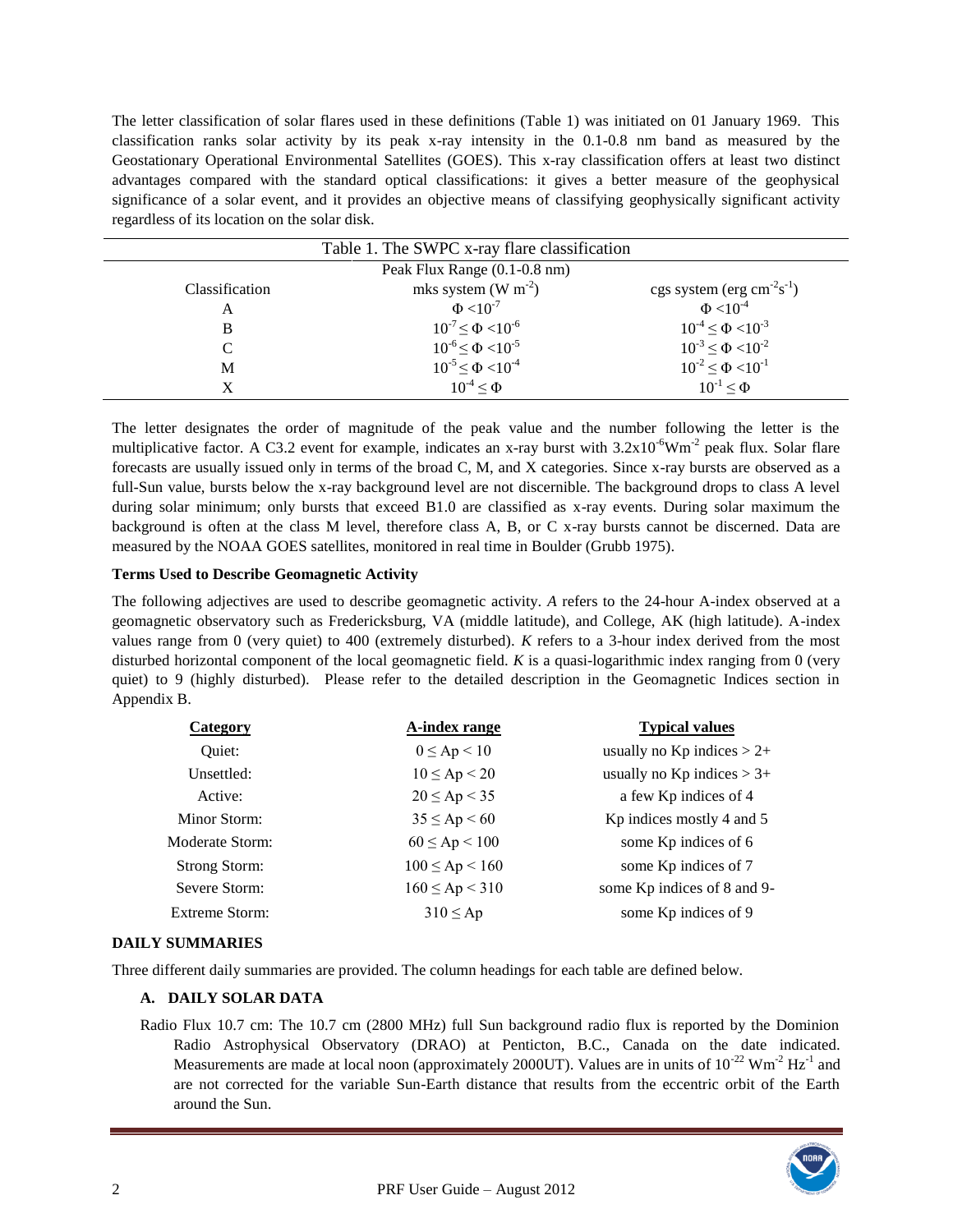- Sunspot No: The SWPC sunspot number for the indicated date is from the daily Solar Region Summary issued by SWPC. The SWPC sunspot number is computed according to the Wolf Sunspot Number formula R=*k*  $(10g+s)$ , where *g* is the number of sunspot groups (regions), *s* is the total number of individual spots in all the groups, and *k* is a variable scaling factor (usually <1) that indicates the combined effects of observing conditions, telescope, and bias of the solar observers. A sunspot number of zero indicates there were no visible sunspots on that date; a blank indicates that no observations were taken. The sunspot region information used to compute the daily sunspot number incorporates reports from as many as six observatories. These reports are used to form a composite picture of each individual region, including the sunspot number, area and classification and taking into account such factors as the time of observation and the quality of seeing. This composite information is the daily average obtained from the reporting observatories and may not represent the latest data. It is reported daily in the Solar Region Summary and listed in the Region Summary section of the Weekly.
- Sunspot Area: The sum of the corrected area of all observed sunspots, in units of millionths of the solar hemisphere.
- X-ray Background: The daily average background x-ray flux as measured by the GOES satellite. To better reflect mid day values, the average is the lower of (a) the average of 1-minute data between 0800UT to 1600UT, or (b) the average of the 0000UT to 0800UT and the 1600UT to 2400UT data. The value is given in terms of x-ray class (Donnelly 1982); (Bouwer, et al.1982). X-ray flux values below the B1 level can be erroneous because of energetic electron contamination of the x-ray sensors. At times of high electron flux at geosynchronous altitude, the x-ray measurements in the low A-class range can be in error by 20-30 percent. Measurements taken during periods of low energetic electron fluxes are much more accurate.

Flares: The tally of the number of x-ray events and flares by classification observed during the day.

#### **B. DAILY PARTICLE DATA**

- Proton Fluence: The daily integrated particle fluxes measured at geosynchronous altitudes by the GOES spacecraft for protons of energies >1 MeV, >10 MeV, and >100 MeV in units of protons cm<sup>-2</sup> day<sup>-1</sup> sr<sup>-1</sup>.
- Electron Fluence: The daily integrated electron fluxes measured at geosynchronous altitudes by the GOES spacecraft for energies of  $> 6$ ,  $> 2$ , and  $> 4$  MeV in units of electrons cm<sup>-2</sup> day<sup>-1</sup> sr<sup>-1</sup>. (*Note*: The  $> 6$  and  $> 4$ MeV electrons are not currently available.)

#### **C. DAILY GEOMAGNETIC DATA**

Fredericksburg, College, and Estimated Planetary A and K Indices: The daily 24-hour A index and eight 3 hourly K indices from the Fredericksburg (middle-latitude) and College (high-latitude) geomagnetic stations. The estimated planetary 24-hour A index and eight 3-hourly K indices are derived from magnetometers reporting data to SWPC in near real-time. These indices may differ from the final Kp and Ap values derived by the GeoForschungsZentrum, Potsdam, Germany, using an alternative network of magnetometers. K indices range from 0 (very quiet) to 9 (extremely disturbed). A-indices range from 0 (very quiet) to 400 (extremely disturbed). An A-index of 35 or greater indicates local geomagnetic storm conditions. See Appendix B for further explanation.

#### **ALERTS, WARNINGS, AND WATCHES ISSUED**

This section lists all SWPC real-time alerts (observed disturbances), warnings (imminent conditions), and watches (expected conditions) that are issued during the previous week. The first column lists the date and time that the alert, warning or watch was issued. The second column lists the type of alert or warning observed, and the third column indicates the date and UT time the event occurred, or is expected to occur, e.g., 29 April 0159 or a time-frame such as 06-09 (0600-0900UT). Units are defined in Appendix B.

SWPC notifies customers when the event reaches specific thresholds. The Alert, Warning and Watch categories are listed on our website at [http://www.swpc.noaa.gov/alerts/index.html.](http://www.swpc.noaa.gov/alerts/index.html)

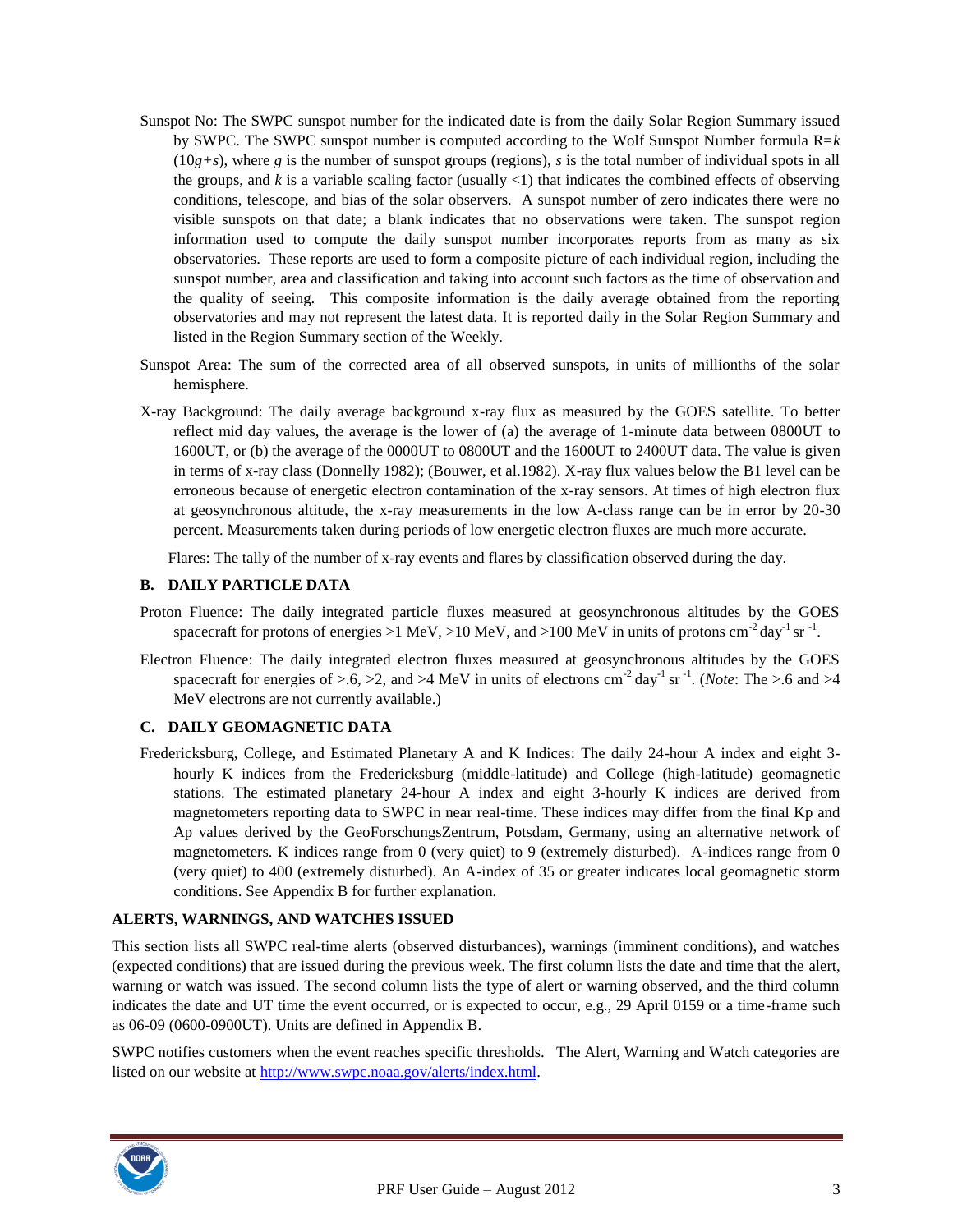*Note*: 245 MHz bursts and Radio Noise Storms are issued as a summary product rather than Alerts, but continue to include the information in the Alerts list. This listing will contain information on the number of 245 MHz bursts and noise storms that occur on any given date.

### **TWENTY-SEVEN DAY OUTLOOK**

This section of the Weekly is a quantitative complement to the 27-day forecast described on page 1. Values are given for the next 27 days beginning on Monday of the current week. These 27-day forecasts are based primarily on the persistence of patterns of solar and/or geophysical activity from one 27-day solar rotation to the next. Solarterrestrial predictions on time scales of 27 days to several years (medium term) are less developed than short-term (days) or long-term solar cycle scale predictions. Recurrence of solar phenomena varies throughout the solar cycle, and therefore the accuracy of these forecasts is partly a function of the strength of recurrent activity. For example, geomagnetic activity resulting from stable coronal holes is most prevalent in the declining portion of the solar cycle, and the accuracy of 27-day geomagnetic forecasts based on recurrence is better during that time. The 10.7 cm flux forecast is likely to be less accurate during the rising phase of the cycle, when there are no long-lived active regions and active longitudes have yet to form. The outlook contains predicted 10.7cm Radio Flux, planetary A index  $(A_p)$ and the largest expected  $K_p$  index; these values are intended for guidance only.

#### **ENERGETIC EVENT SUMMARY**

This section of the Weekly is a summary of all events with an x-ray burst of class M or greater. The summary includes the following:

Date: Month and day the event began.

Time (UT): *Begin, Max,* and *½ Max* are the begin, peak, and ½ peak times of the x-ray burst. The begin time is defined as the first minute in a sequence of 4 minutes of a steep monotonic increase in 0.1-0.8 nm x-ray flux. X-ray maximum is taken as the minute of the peak x-ray flux. X-ray ½ Max is the time when the flux level decays to a point halfway between the maximum flux and the pre-flare background level. See Appendix B for further explanation.

X-ray: Class, as defined in Table 1 on page 2.

Integ Flux is the integrated flux from start to  $\frac{1}{2}$  max, in joule m<sup>-2</sup>

Optical Information: The optical classification and location of an associated flare, observed in Hα.

Imp/Brtns

Importance is the corrected area of the flare in heliospheric square degrees at maximum brightness, observed in the H $\alpha$  line (656.3 nm).

- S Subflare (area  $\leq 2.0$  deg.<sup>2</sup>)
- 1 Importance 1 (2.1  $\leq$  area  $\leq$  5.1 deg. <sup>2</sup>)
- 2 Importance 2 (5.2  $\le$  area  $\le$  12.4 deg. <sup>2</sup>)
- 3 Importance 3 (12.5  $\le$  area  $\le$  24.7 deg. <sup>2</sup>)
- 4 Importance 4 (area  $\leq$  24.8 deg.<sup>2</sup>)
- Brightness is the relative maximum brightness of flare in Hα.
	- $F faint$   $N normal$   $B brilliant$
- Location (°Lat. °CMD) gives the spherical, heliographic coordinates of the solar flare in H $\alpha$  as a distance in degrees from the solar equator (heliographic latitude), and distance in degrees from a line extending from the north solar rotational pole to the south solar rotational pole through the center of the solar disk as viewed from Earth (central meridian). The field is blank for x-ray events with no optical correlation (no optical flare observed or no optical patrol at the time) and for flares that occasionally occur in unassigned regions).

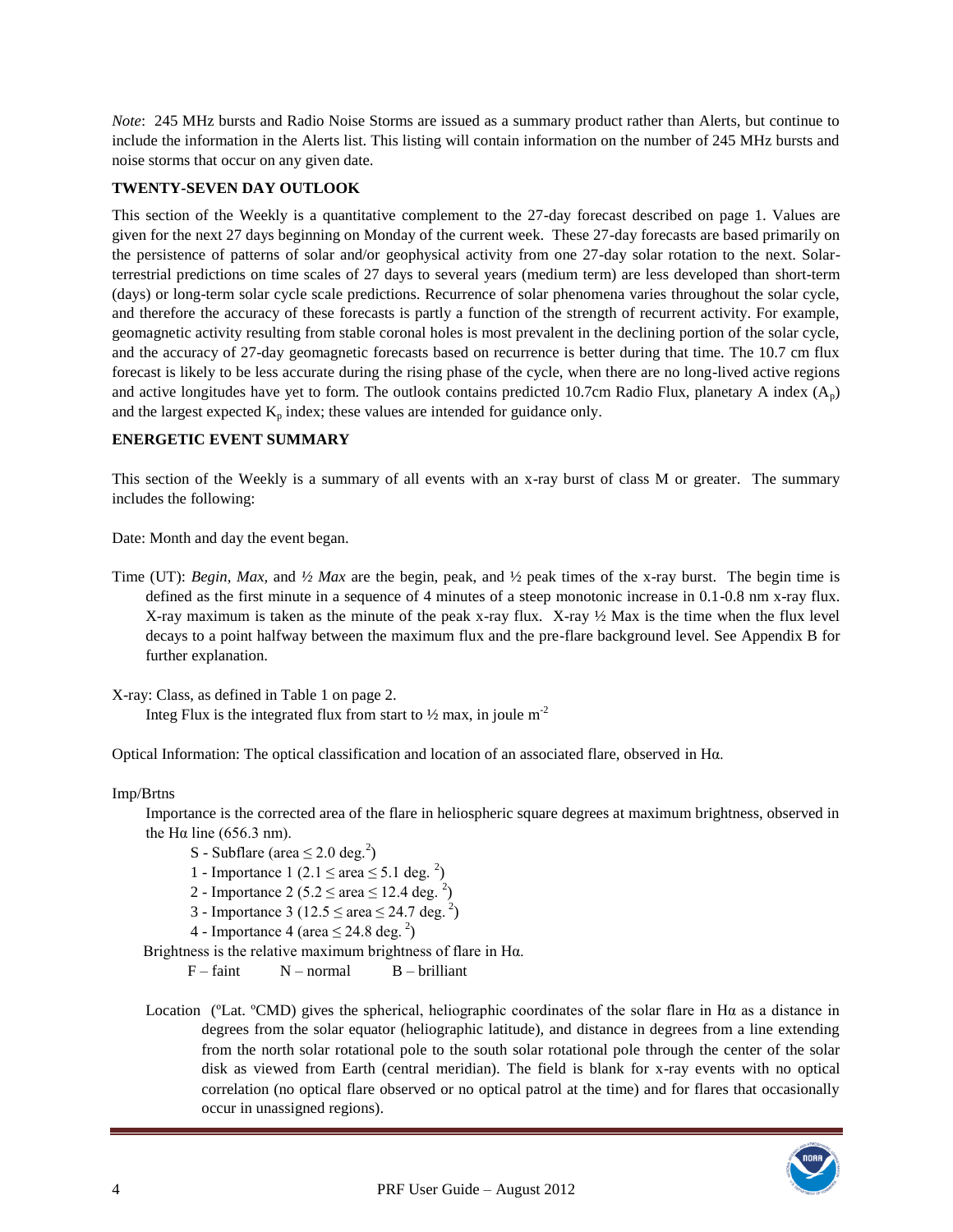Rgn # - SWPC-assigned region number.

Peak Radio Flux is the peak value above pre-burst background of associated radio bursts at frequencies of 245 and 2695 MHz in (sfu.) solar flux units (1 flux unit =  $10^{-22}$  Wm<sup>-2</sup> Hz<sup>-1</sup>).

Sweep Frequency Intensity

The intensity is a relative scale from 1 (minor) to 3 (major) of any sweep radio event associated with the energetic event, as follows (see Figure 1):

Type II: Slow drift burst.

Type IV: Broadband smooth continuum burst.

|              |                                                                             | ошаг кашу ригы славнисациин     |                         |                                                                |  |
|--------------|-----------------------------------------------------------------------------|---------------------------------|-------------------------|----------------------------------------------------------------|--|
| <b>TYPE</b>  | <b>CHARACTERISTICS</b>                                                      | <b>DURATION</b>                 | <b>FREQUENCY</b>        | <b>ASSOCIATED</b>                                              |  |
|              |                                                                             |                                 | <b>RANGE</b>            | <b>PHENOMENA</b>                                               |  |
| $\mathbf{I}$ | Slow drifting bursts, often                                                 | 5-30 minutes                    | Fundamental:            | Flares, proton emission,                                       |  |
|              | accompanied by second                                                       |                                 | $20-150$ MHz            | megnetohydro-dynamic shock                                     |  |
|              | harmonic.                                                                   |                                 |                         | waves                                                          |  |
| IV           | Stationary Type IV Broad-<br>band continua emission with<br>fine structure. | $Hours - days$                  | $20 - 1000 \text{ MHz}$ | Flares, proton emission                                        |  |
|              | Moving Type IV Broad-<br>band, slow drifting, with a<br>smooth continua.    | $30 \text{ min.} -$<br>$2$ hrs. | $20-400$ MHz            | Eruptive prominence and<br>magnetohydro-dynamic shock<br>waves |  |

**Solar Radio Burst Classifications**



**Figure 1. Schematic Radiospectrogram of Events Following a Large Solar Flare.** This diagram illustrates each major type of solar radio burst in a typical configuration following a large flare. It should be noted that not all of these features are observed following every flare. (Source: *The New Culgoora Radiospectrograph Technical Report* IPS-TR-93-03, June 1993.)

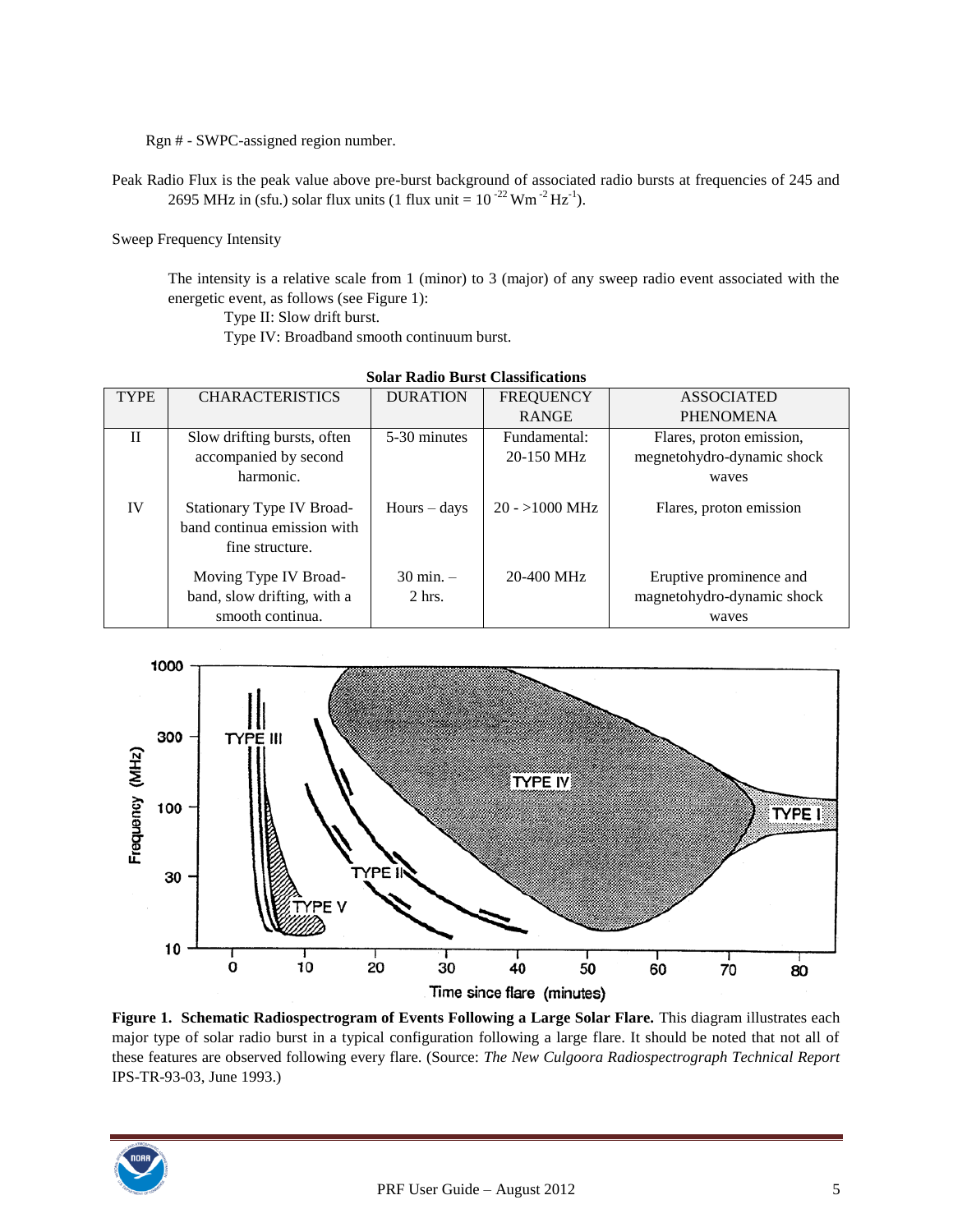### **FLARE LIST**

This section lists all solar flares reported in near real time (see list of observatories in Appendix A), including their optical importance and/or x-ray class. In the event of multiple reports of the same event, the quality of observation (how good the observing conditions were and whether the flare was observed in its entirety) and the type of report (preliminary or final) are used to determine which report, or combination of reports, will be listed. The entries include the following information:

Date: Month and day the event began.

Time (UT): Begin, Max, and End: Begin, maximum, and the ½ max times of the optical flare often consolidated from several reports. If no optical flare can be correlated, x-ray event times as described in Appendix B are used. If the start of the flare was not observed, "B" precedes the begin time, indicating that the flare started before that time. If the maximum was not observed, "U" precedes the maximum time, indicating that the flare maximum time is uncertain (estimated). If the end of the flare was not observed, an A precedes the end time, indicating that the flare ended after the time given.

X-ray Class: X-ray classification as defined in Table 1.

Optical Information: Importance and Brightness as defined for Energetic Event Summary Optical Information, location (<sup>o</sup>Lat. <sup>o</sup>CMD) defined for the Energetic Event Summary (see pg. 5) and the Region Number as assigned by SWPC. The field is blank for x-ray events with no optical correlation (no optical flare observed or no optical patrol at the time) and for flares that occasionally occur in unassigned regions.

#### **REGION SUMMARY**

This is a history-to-date summary for each active region visible on the solar disk during the preceding 7 days. The sunspot characteristics of a region for each date are based on observations made during the 24-hour UT day, and the location is adjusted to 2400UT on the date indicated. The information is taken from the daily Solar Region Summary, which is a composite picture of each region from all sunspot reports received at Boulder during the UT day. Regions are assigned SWPC region numbers if one of the following conditions exists: (1) the region has a sunspot group with a first digit spot class of C, D, E, F or H (see figure 2), (2) two or more reports confirm the presence of class A or B spot group, (3) the region produces a solar flare, or (4) the region is "bright" in Hα and exceeds 5 heliographic degrees in either latitude or longitude.

Solar magnetic field measurements are used to assist in defining bipolar areas and to determine the approximate boundaries of each active area. It is not uncommon to have widely separated small spots within an extended bipolar region during an active region's declining phase. This phenomenon occasionally leads to assignment of two or more different numbers to spots that actually originate within the same region.

The Region Summary contains the following information:

Region: SWPC-assigned region number.

Date: Day and month.

Location: Location of the midpoint of the latitudinal and longitudinal extremities of the white-light sunspot group in absolute heliographic coordinates corrected to 2400UT on the date reported. The position of the center of Hα plage associated with the region is given if sunspots were not visible. ºLat. ºCMD is defined for Energetic Event Summary location Information (see pg. 6). Helio. Longitude is the heliographic longitude of a solar feature in the coordinate system that rotates with the Sun.

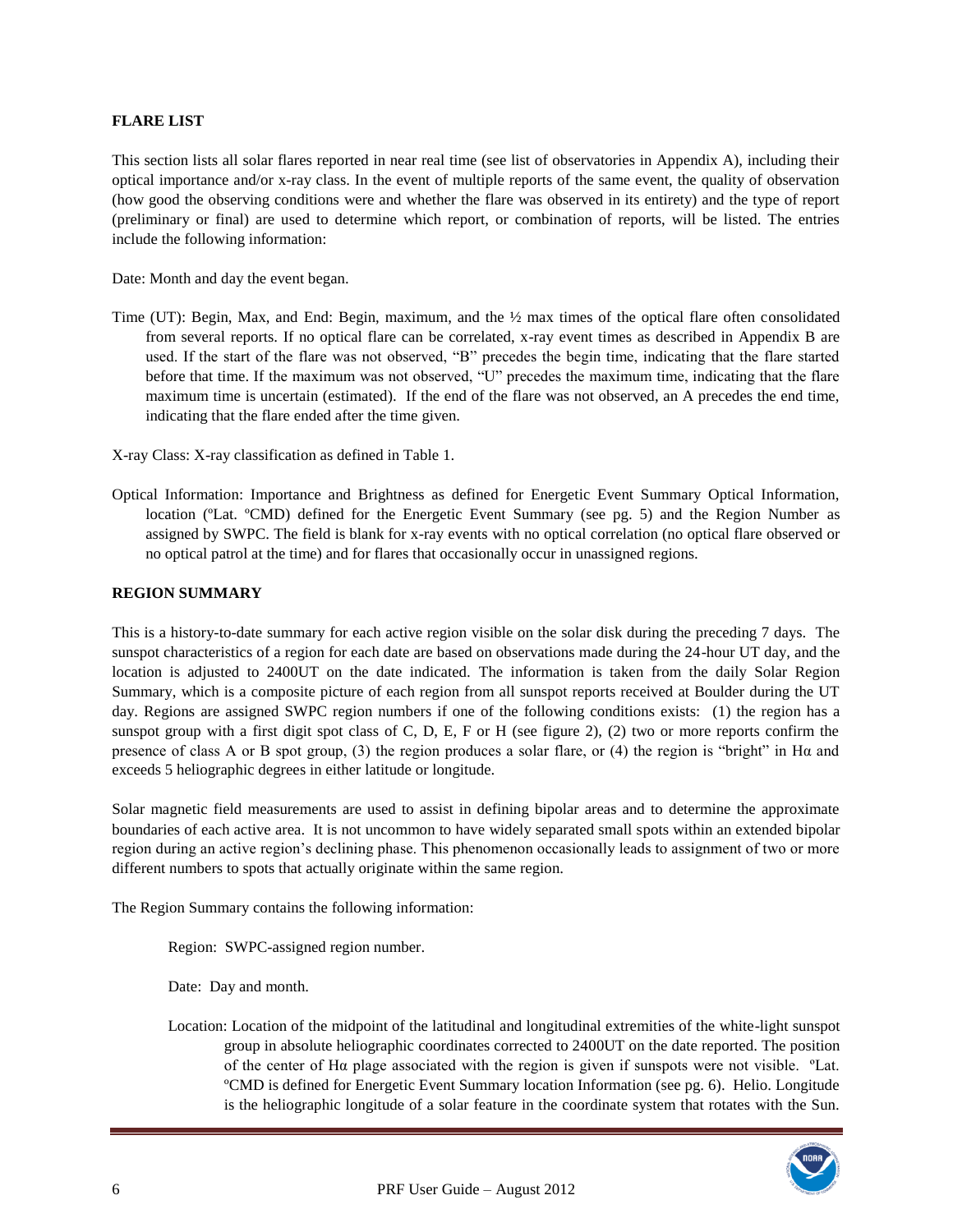The solar rotation rate for the heliographic longitude is the average rate determined by R. Carrington from central meridian transits of sunspots (27.2753 days as seen from Earth) and so, this term is often referred to as Carrington longitude.

Sunspot Characteristics:

Area: The corrected area of the sunspot group in millionths of the solar hemisphere. Extent: Extent of the major axis of the region in heliographic degrees.

Spot Class: The three letter modified Zurich sunspot group classification (McIntosh ) in the general form of Zpc (see Figure 2).

Z - Modified Zurich class, A through F plus H.

p - Penumbra type of largest spot in group:

- $x = no$  penumbra,
- $r =$  rudimentary,
- $s = small symmetric,$
- $a = \text{small asymmetric},$
- $h = large symmetric,$
- $k =$ large asymmetric.

c - Relative sunspot distribution or compactness of group:

- $x = single spot$ ,
- $o = open$ ,
- $i =$  intermediate,
- $c =$ compact.

Spot Count: Total number of individual sunspots in the group or region.

Magnetic Class: Mount Wilson magnetic classification (Bray and Loughhead, 1964) as follows:

A - Alpha (single polarity spot).

B - Beta (bipolar spot configuration).

G - Gamma (atypical mixture of polarities).

BG - Beta-Gamma (mixture of polarities in a dominantly bipolar configuration). D -

Delta (opposite polarity umbrae within single penumbra).

BD - Beta with a Delta configuration.

BGD - Beta-Gamma with a Delta configuration.

Flares:

x-ray - Number of C, M, and X-class events detected with concurrent optical observation.

Optical - Number of S (sub), and importance 1, 2 and 3 optical flares observed in Hα with classification according to corrected area at time of peak brightness.

The summary for each region includes its average absolute heliographic longitude, the tally of the number of x-ray events and flares by class for the region, and the status at the end of the reporting period. The status is either:

Still on Disk - an active region, still in transit across the disk.

Crossed West Limb - still extant at or beyond Central Meridian Distance (CMD) of W78.

Died on Disk - sunspots and chromospheric plage in H $\alpha$  disappeared before the region rotated to the west limb.

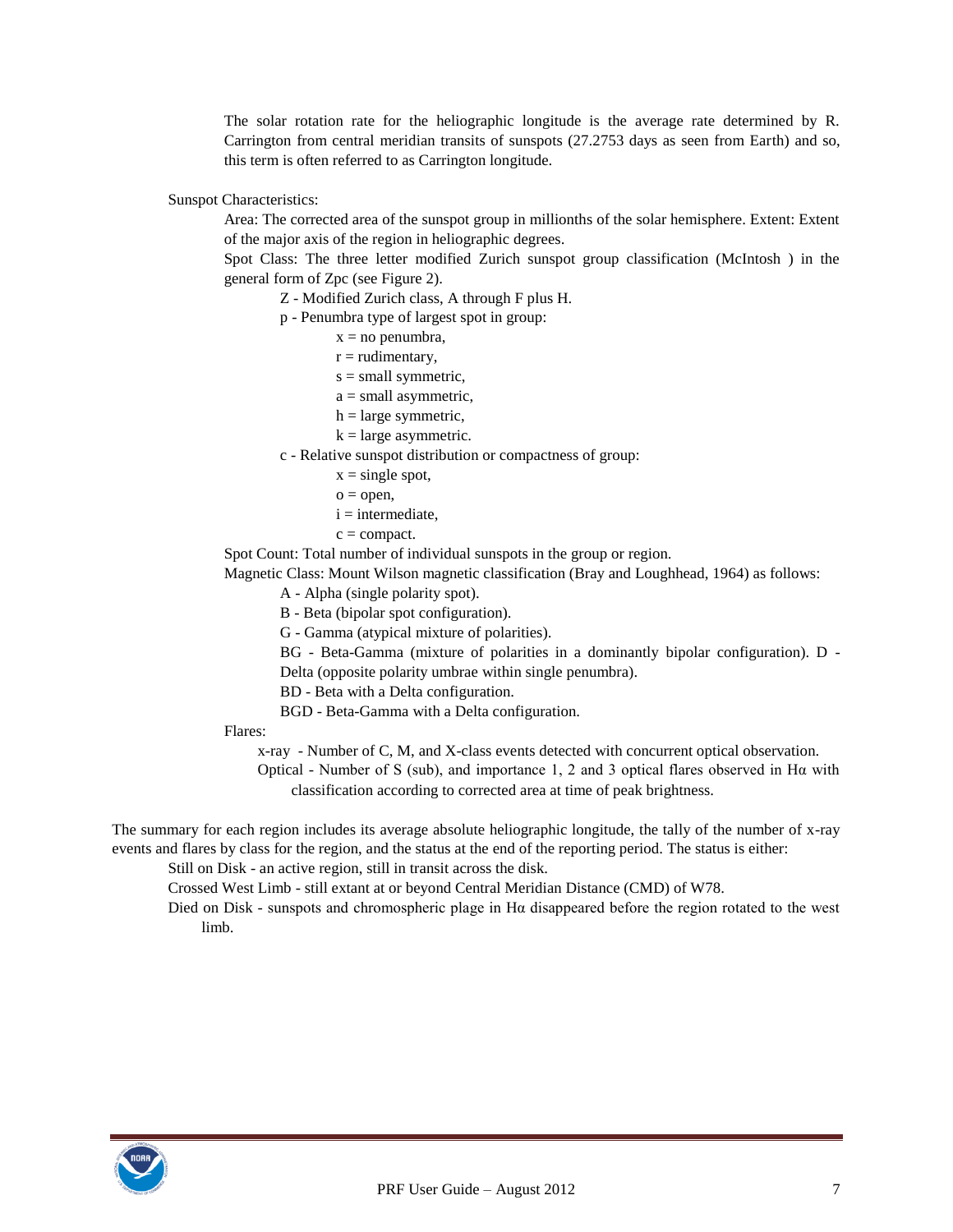

**Figure 2. The Modified Zurich Sunspot Group Classification**

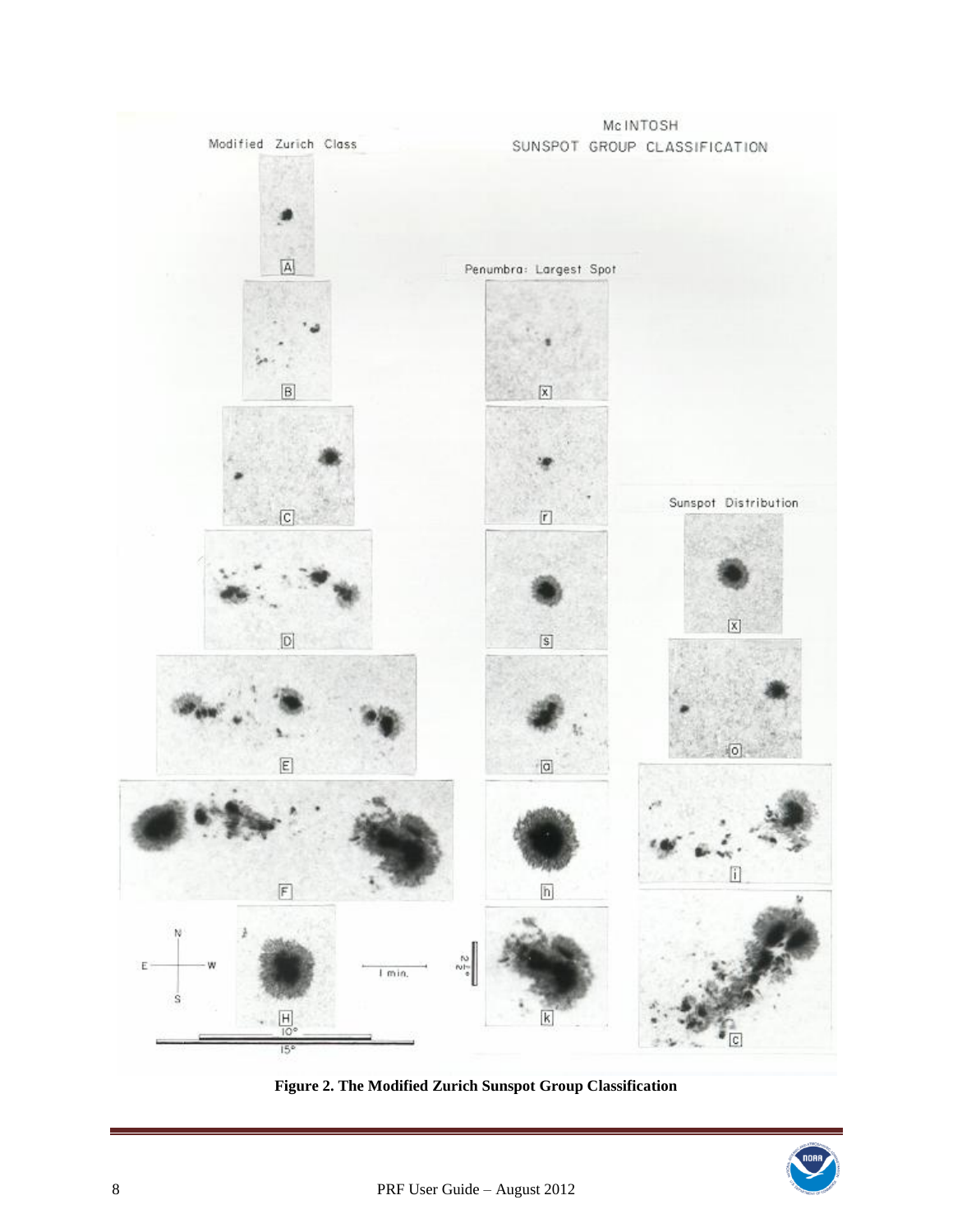### **RECENT SOLAR INDICES (preliminary)**

This is a listing of monthly preliminary solar indices for the past 2 years. The final RI (International Sunspot Number), Penticton 10.7 cm flux, and  $A<sub>p</sub>$  values are provided by the National Geophysical Data Center (NGDC). Observed numbers are simple averages of the daily values for the month. Smooth values are an average of 13 monthly observed values centered on the month of concern (the  $1<sup>st</sup>$  and  $13<sup>th</sup>$  months are given a weight of 0.5). A note at the bottom of the page indicates preliminary and finalized values.

### *Sunspot Numbers:*

- *SEC* refers to the monthly mean of the daily SEC sunspot numbers listed in the Daily Solar Data section.
- *RI* is the official monthly sunspot number (formerly the Zurich sunspot number) provided by the Sunspot Index Data Center, *Observatoire Royal de Belgique*, in Brussels, under the sponsorship of the International Astronomical Union.
- *Ratio RI/SEC* is the ratio of the International sunspot number to the SWPC sunspot number. It can be used to determine a SWPC correction factor. (Similar to the *k* factor described in The Daily Solar Data section on page 3).
- *Smooth values* are the smoothed SWPC and RI sunspot numbers.
- *Radio Flux*: The monthly mean value of the observed daily Penticton (formerly Ottawa) 10.7 cm radio flux. This reading is provided by the Dominion Radio Astrophysical Observatory, Canada. Radio flux values adjusted to 1 AU are published in *Solar-Geophysical Data*.
- *Geomagnetic:* The preliminary estimated  $A_p$  values are estimated by the SWPC. The final monthly mean and smoothed Planetary A<sup>p</sup> values are provided by *GeoForschungsZentrum, Potsdam*, Germany.

# **WEEKLY GEOSYNCHRONOUS SATELLITE ENVIRONMENT SUMMARY**

This is a graphic representation of parameters and indices that may be associated with anomalies on satellites. The plot consists of four panels that cover the previous 7 days. They are described below:

The proton flux plot contains the five-minute averaged integral proton flux (protons/cm -sec -sr) as measured by the SWPC Primary GOES satellite, near West 75, for each of three energy thresholds: greater than 10, 50, and 100 MeV.

The electron flux plot contains the five-minute averaged integral electron flux (electrons/cm -sec -sr) with energies greater than 2 MeV by the SWPC Primary GOES satellite.

The Hp plot contains the five minute averaged Hp magnetic field component in nanoteslas (nT) as by the SWPC Primary GOES satellite. The Hp component is parallel to the spin axis of the satellite, which is nearly parallel to the Earth's rotation axis.

The Estimated 3-hour Planetary Kp-index is derived at the NOAA Space Weather Prediction Center using data from the following ground-based magnetometers: Boulder, Colorado; Chambon la Foret, France; Fredericksburg, Virginia; Fresno, California; Hartland, UK; Newport, Washington; Sitka, Alaska. These data are made available thanks to the cooperative efforts between SWPC and data providers around the world, which currently includes the U.S. Geological Survey, the British Geological Survey, and the Institut de Physique du Globe de Paris.

Development and negotiations are in progress to add Jeju, Korea (Korea Communications Commission); Canberra, Australia (Geoscience Australia); Ottawa and Meanook, Canada (Geological Survey of Canada).

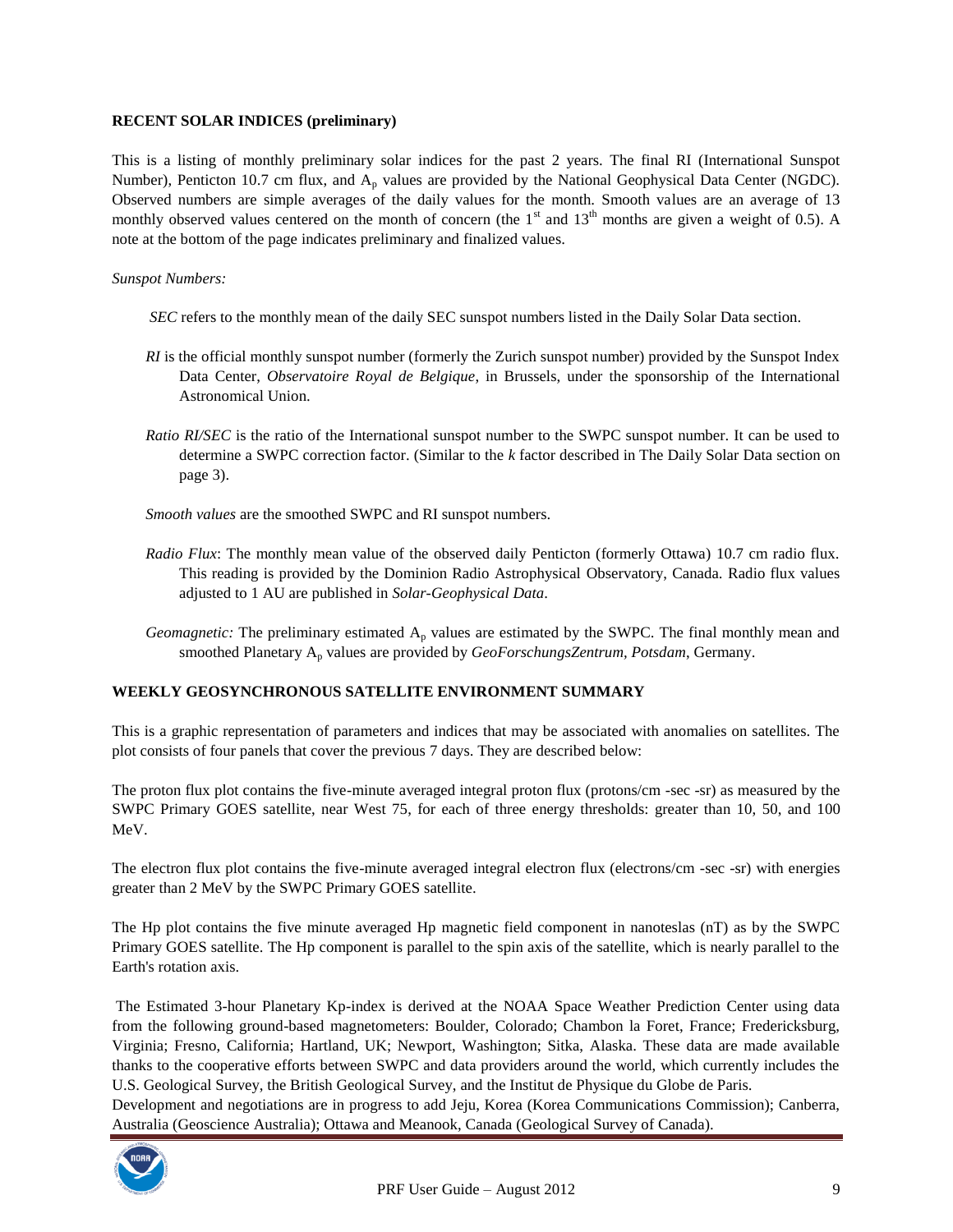The data included here are those now available in real time at the SWPC and are incomplete in that they do not include the full set of parameters and energy ranges known to cause satellite operating anomalies. The proton and electron fluxes and Kp are 'global' parameters that are applicable to a first order approximation over large areas. H parallel is subject to more localized phenomena and the measurements generally are applicable to within a few degrees of longitude of the measuring satellite.

### **GOES SATELLITE X-RAY AND PROTON PLOTS**

The x-ray plots contains five-minute averages x-ray flux (Watt/m ) as measure by the SWPC primary GOES X-ray satellite, usually at West 105 longitude, in two wavelength bands, 0.05 - 0.4 and 0.1 - 0.8 nm. The letters A, B, C, M and X refer to x-ray event levels for the 0.1 - 0.8 nm band.

The proton plot contains the five-minute averaged integral flux units (pfu = protons/cm -sec -sr) as measured by the primary SWPC GOES Proton satellite for each of the energy thresholds: >1, >10, >30, and >100 MeV. The P10 event threshold is 10 pfu at greater than 10 MeV.

Eclipse periods at geosynchronous orbit occur during Equinox periods each year. Any of the plots described above that contain data from the GOES satellites are subject to data dropouts due to eclipse periods. Eclipse periods occur March-April and again in September-October each year.

# **ISES SOLAR CYCLE PROGRESSION PLOTS**

Updates to the progression of Solar Cycle 23 are included once a month, usually in the first issue. The updates include plots and tabular data relating to the progress and forecast of the International Sunspot Number (RI) and 10.7 cm Radio Flux. Progress of the magnetic  $A_p$  index is also included.

The plots show monthly values, 13 month running smoothed values and the forecast where appropriate. Tabular values include a combination of smoothed and forecast values. Forecasts are shown in boldface, with an error bound in parentheses. Official values are used when available, otherwise preliminary or estimated values are given. See the *RI and 10.7 cm Flux Prediction* in Appendix B for further information concerning the forecast method.

#### **PLOTS**

Twelve different plots, each depicting a different measure of the progress of the solar cycle (one each month), will be included according to the following schedule:

January - Sunspot Number (RI) February - Sudden Storm Commencements and Impulses March - Solar Radio Flux (10.7 cm) April - Quiet ( $A_p \le 7$ ) Geomagnetic Conditions May - Cosmic Ray Ground-level Events June - Severe Storm  $(A_p \ge 100)$  Geomagnetic Conditions July - M5 or greater X-ray Flares August - Proton Events September - Solar Terrestrial Indices October - Optical Flares November - Active Regions December - Geomagnetic Activity  $(A_p)$ References

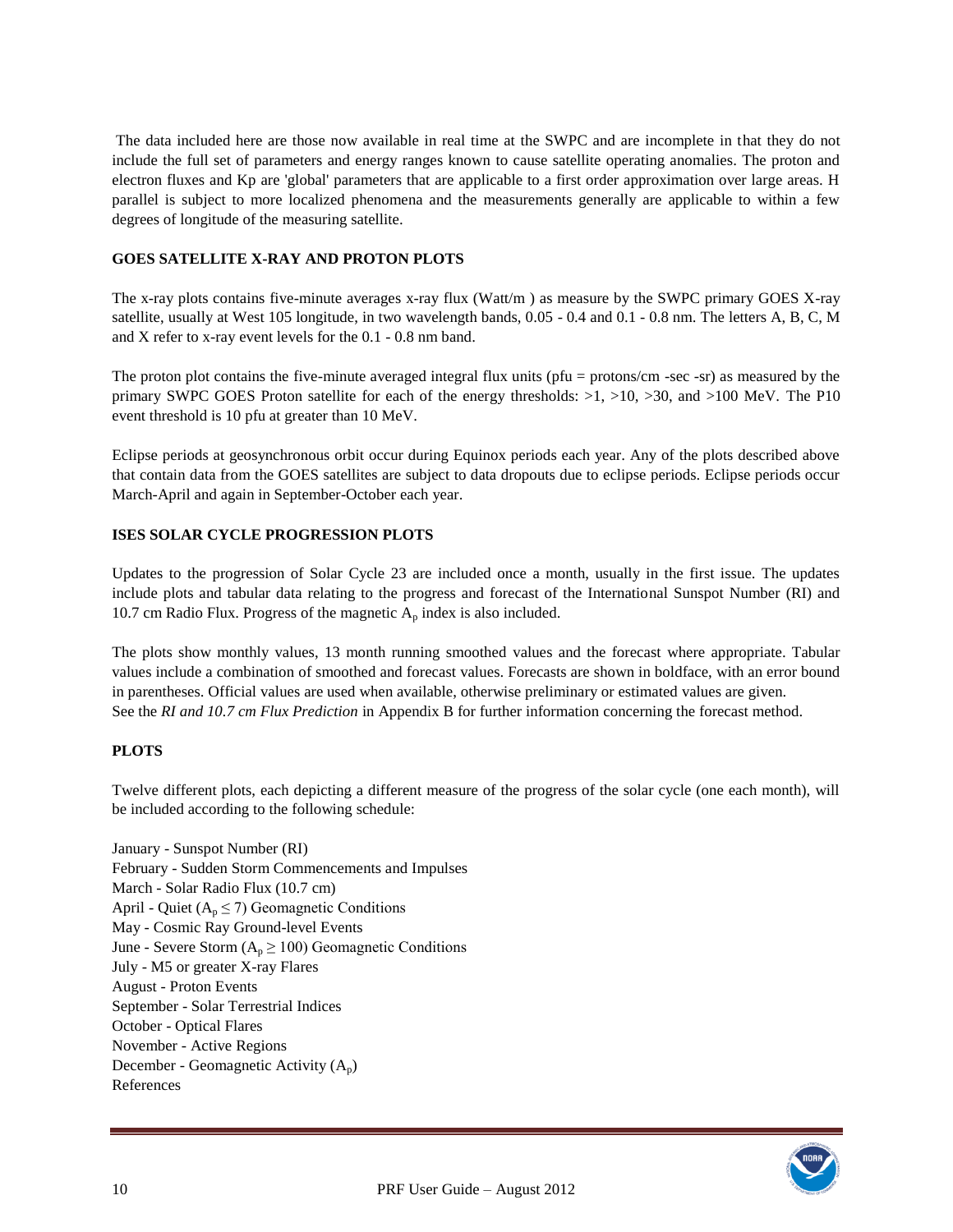Bouwer, S.D.; Donnelly, R.F., Falcon, J., Quintana, A., Caldwell, G.: 1982: *A Summary of Solar 1-8*Α *Measurements from the SMS and GOES Satellites, l977-1981*, U.S. Dept. of Commerce, NOAA/ERL/SEL, Boulder, CO.

Bray, R.J., and Loughhead, R.R.: 1964, *Sunspots*, John Wiley and Sons, New York. Donnelly, R.F., 1982: *Nonflare Solar Soft X-Ray Flux and 10.7cm Radio Flux*, *Journal of Geophysical Research,*  87,6331.

Grubb, R.N., 1975: *The SMS/Goes Space Environment Monitor Subsystem*, NOAA Tech. Memo., ERL SEL-42, Boulder, CO.

McIntosh, P.S., 1990: *The Classification of Sunspot Groups*, *Solar Physics* 125,251.

# **APPENDIX A: EXPLANATORY NOTES**

All times used within the Weekly are Universal Time (UT), which is the same as Greenwich Mean Time (GMT). The terms x-ray event, x-ray burst, and x-ray flare are used interchangeably. SWPC, SWO, and SESC are also used interchangeably.

The highlights and all data listings cover the 7-day period Monday through Sunday. The 27-day forecast period begins on the following Monday.

Most data listings are generated by computer. Occasionally, inaccurate data will be included as reported. Notification of any data found to be questionable is appreciated.

Reports from the following stations are included in the SWPC data base and may be used for preparing the Weekly:

| <b>Station</b>                         | WMO*  | URSI†            | Location                         |  |
|----------------------------------------|-------|------------------|----------------------------------|--|
| Big Bear, California, USA              |       |                  | N34W117                          |  |
| Boulder, Colorado, USA                 | 72469 | 20401            | N <sub>40</sub> W <sub>105</sub> |  |
| College, Alaska, USA                   | 70261 | 25602<br>N64W147 |                                  |  |
| Culgoora, Australia                    | 94300 | S30E149          |                                  |  |
| Fredericksburg, Virginia, USA          | 72405 | 18403            | N38W77                           |  |
| GOES 10 (geostationary satellite)      |       | -----            | W <sub>135</sub> (variable)      |  |
| GOES 12 (geostationary satellite)      |       |                  | S75 (variable)                   |  |
| Holloman AFB, New Mexico, USA          | 72269 | N33W106<br>21305 |                                  |  |
| Kitt Peak National Obs., Arizona, USA  |       | 21304            | N32W111                          |  |
| 81202<br>94302<br>Learmonth, Australia |       | S22E114          |                                  |  |
| Penticton, B.C., Canada                | 72889 | 22501            | N49W120                          |  |
| Palehua, Hawaii, USA                   | 91178 | 26204            | N <sub>2</sub> 1W <sub>158</sub> |  |
| Sacramento Peak National Obs.,         |       | 21301            | N32W105                          |  |
| Sunspot, New Mexico, USA               |       |                  |                                  |  |
| Sagamore Hill, Massachusetts, USA      | 72509 | 17401            | N42W70                           |  |
| San Vito, Italy                        | 16320 | 32404            | N41E18                           |  |
| Sydney, Australia                      | 94768 | 85304            | S34E151                          |  |
| Thule, Greenland                       | 04202 | 17801            | N76W68                           |  |

\*World Meteorological Organization identification

†International Union of Radio Science identification

# **APPENDIX B: EXPLANATION OF SWPC DATA SETS**

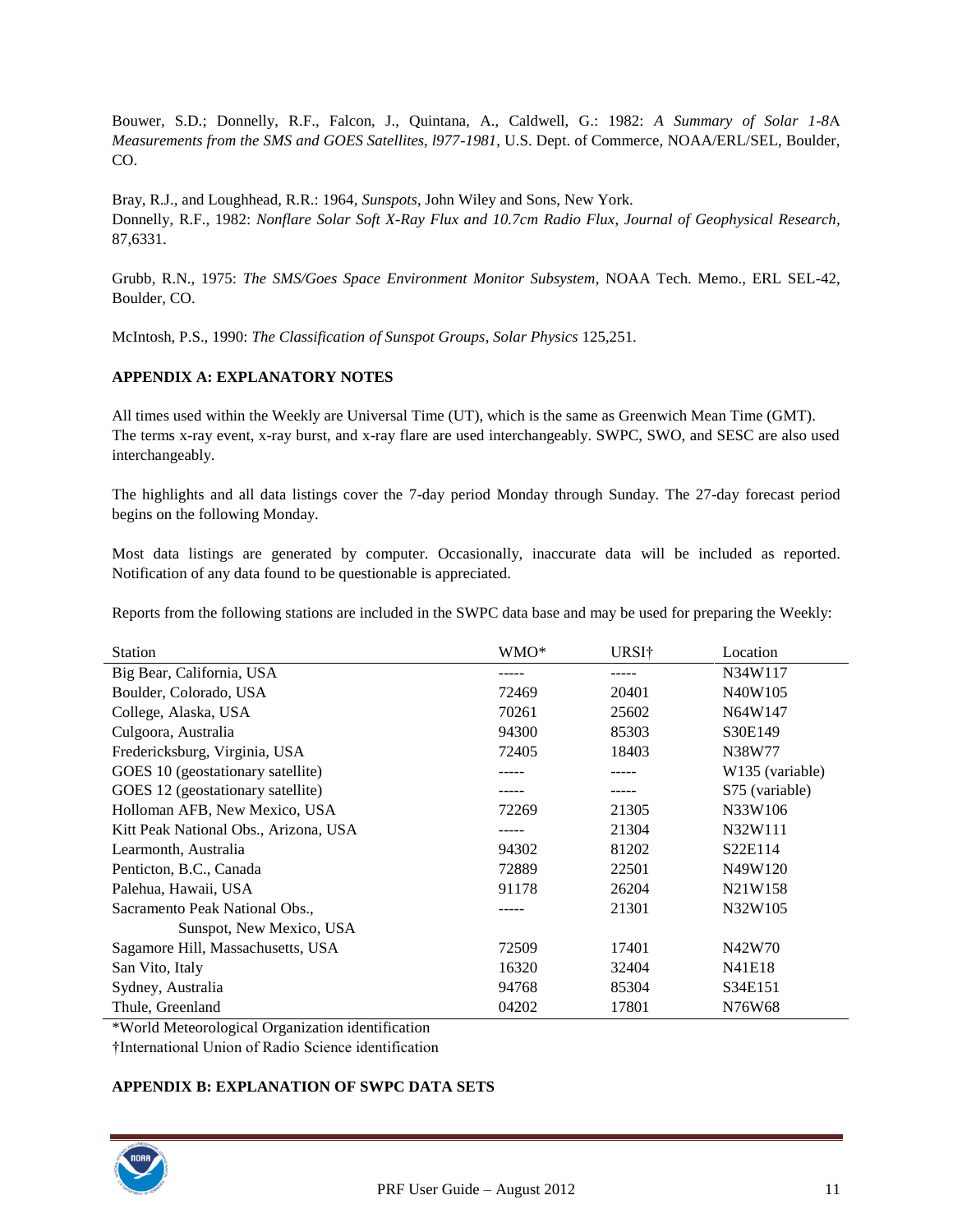### *Data Averaging*

Data sets with finer than 1-minute resolution are often averaged. For example, 3-second GOES x-ray data with time tags between 16:40:00UT and 16:40:59UT are averaged to produce the 16:40UT data point in the GOES x-ray 1 minute average data set. The same procedure is used for the 5-minute, hourly, daily, and monthly averages. Note that not all of the data points available are necessarily used in calculating the averages. For example, GOES data points during calibration are eliminated. The averaged values are calculated by summing all of the "good" data values for the averaging period, and then dividing by the number of samples used. It is theoretically possible (though highly unlikely) that an hourly average could be calculated from a single data point.

# *The Smoothing Function*

The monthly smoothed numbers are calculated by the following method:

s*j* is the monthly number or average for month *j* 

S*n* is the 13 month smoothed number for month *n* 

$$
n+5
$$
  
\n
$$
S_n = [ .5(s_{n-6} + s_{n+6}) + \sum s_j ] / 12.
$$
  
\n
$$
j=n-5
$$

This smoothing function is used on several time series data sets at SWPC, including the International Relative Sunspot Number (RI), the SWPC sunspot number, the monthly averaged planetary geomagnetic index Ap, and the monthly- averaged 10.7-cm. solar radio flux.

# *The production of the "Derived" Data Sets*

The GOES spacecraft have 11 proton channels, measuring proton flux in the following energy ranges:

| $P1:00.6$ to 04.2 MeV                    | $P7:110.0$ to 500.0 MeV   |
|------------------------------------------|---------------------------|
| $P2: 04.2$ to 08.7 MeV                   | P8: 370.0 to 480.0 MeV    |
| $P3:08.7$ to 14.0 MeV                    | $P9:480.0$ to 640.0 MeV   |
| $P4: 15.0$ to 44.0 MeV                   | $P10: 640.0$ to 850.0 MeV |
| $P5:39.0 \text{ to } 82.0 \text{ MeV}$   | $P10: 640.0$ to 850.0 MeV |
| $P6: 84.0 \text{ to } 200.0 \text{ MeV}$ | $P11: >850.0$ MeV         |

Where Pn represents the proton count rate in  $\text{cm}^{-2}\text{s}^{-1}\text{sr}^{-1}\text{MeV}^{-1}$  for channel *n*. The GOES particle channels are multiplexed, and so the time resolution for the particle data varies from 5 to 30 samples per minute, depending on the particular channel.

# *Proton Flux*

The algorithm for calculating the proton differential and integral fluxes from measurements obtained on GOES spacecraft has three features. First, the average background counting rate is subtracted from the measured counting rate. Second, a calculation is made to determine the average spurious component (particles counted by a given channel that have initial energies outside the stated energy window for the channel) and it is subtracted from the measured counting rate. The spurious component can be large during the onset of energetic particle events containing high energy particles ( $E > 50$  MeV). Third, the integral flux calculation uses a power law approximation between neighboring channels (j=j<sub>0</sub>E<sup>-g</sup>).

*Particle Fluence* 

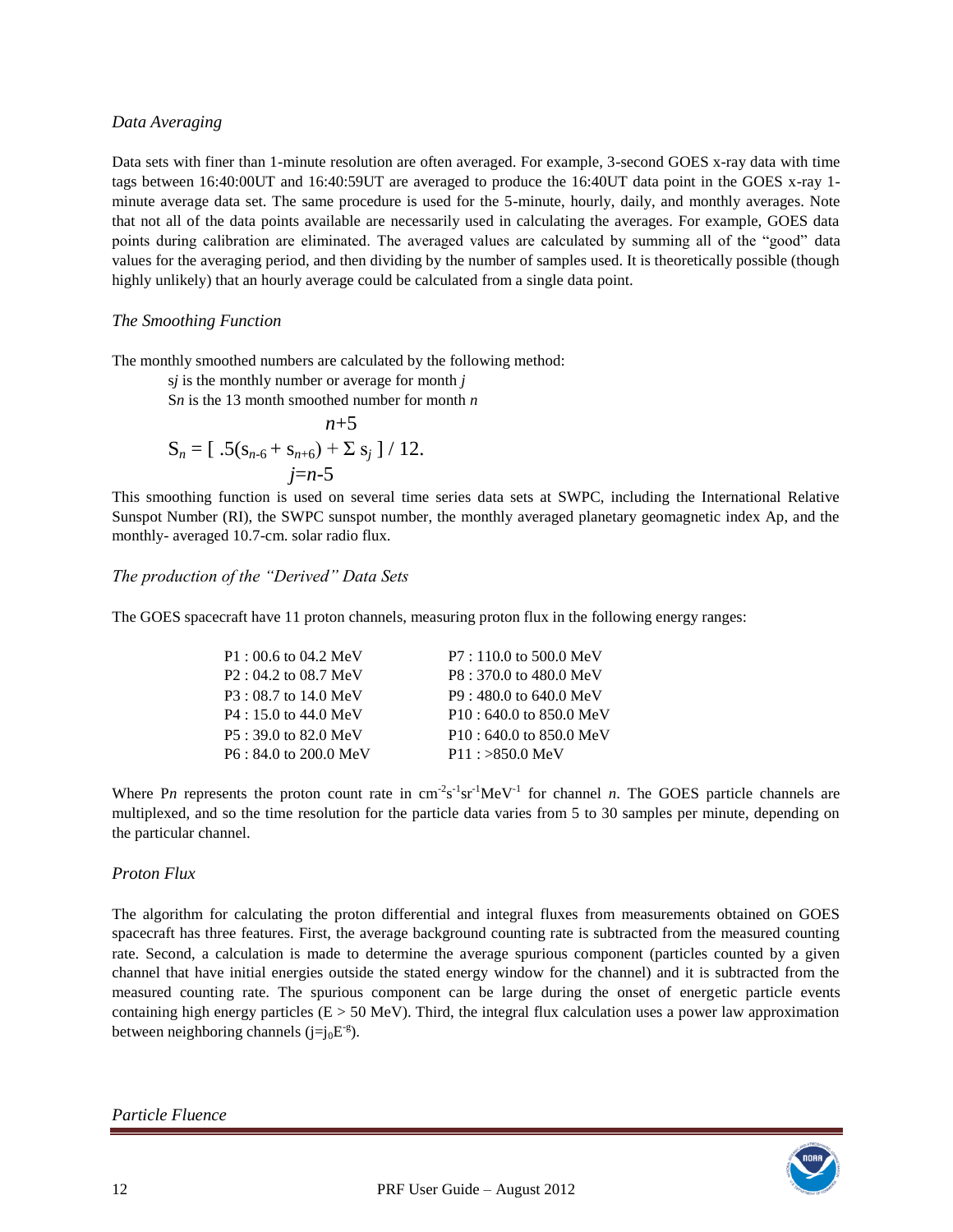Fluence is flux integrated over time. In SWPC use, the daily particle fluence is the integral particle flux accumulated over the UT day. It is calculated by summing all of the 5-minute-averaged integral particle flux values for the day, and then multiplying the sum by 300 (300 seconds in 5 minutes).

### *Geomagnetic Components*

Modern magnetometers are typically three axis instruments and are oriented in two types of configurations: the X, Y, Z configuration and the H, D, Z configuration. In the X, Y, Z configuration, the axes are geographically aligned with X- North, Y-East, and Z vertically down. In H, D, Z configuration, the instrument is leveled and aligned such that one horizontal axis is parallel to the natural magnetic field during quiet geomagnetic conditions, and the second horizontal axis is perpendicular to the quiet geomagnetic field. The second axis, therefore, will measure zero-level field intensity under quiet conditions. The third axis is oriented vertically downwards, just as it was in the X, Y, Z configuration. The absolute value for H is measured as the intensity along the first horizontal axis, and the absolute declination is measured as the angle between the first horizontal axis and true north. Denote these baseline, quietlevel readings as  $H_0$  (in nanoTesla), and  $D_0$  (in degrees).

In the H, D, Z configuration, the magnetometer measures small variations of the geomagnetic field intensity along mutually orthogonal, fixed directions. Conventionally, the first axis of the magnetometer is referred to as the 'H-axis' and the second axis is referred to as the 'D-axis'. The measured variation along the H-axis, δ*h*, is referred to as the variation in the H- component of the field, and the measured variation along the second axis, δ*d*, is called the variation in the D-component of the field. Note that this convention is not strictly consistent with the definitions for H and D given above. However, we shall show that it is valid for practical purposes because the variations are much smaller than the absolute field intensity.

Given the initial absolute measurements of  $H_0$  and  $D_0$ , consider the calculation of instantaneous values for H and D, given the measured variations δ*h* and δ*d* from the baseline values. These variations are quite small compared to the strength of the intrinsic field: typically 10-20 nT (but up to several hundred nT in severe storms) compared with an intrinsic field of about 60,000 NT (and intrinsic H values of 20,000 at a mid-latitude station). The mathematical relationships between H, D and δ*h*, δ*d* are as follows:

$$
H = \sqrt{(H_0 + \delta h)^2 + (\delta d)^2} = H_0 \Big[ 1 + 2(\delta h / H_0) + (\delta h^2 + \delta d^2) / H_0^2 \Big]^{1/2}
$$
  
tan $(D - D_0) = \delta d / H_0$ 

Using the fact that the variations are much smaller than H0, the first equation can be expanded using Taylor series:

$$
H = H_0 + \delta h + (\delta h^2 + \delta d^2)/2H_0
$$

This equation shows that  $\delta h$  is an excellent approximation for H - H<sub>0</sub>, the variation of H: the correction term will typically be less than 1% of  $\delta h$  for realistic values of  $\delta h$ ,  $\delta d$ , and  $H_0$ . Because  $\delta d$  is much smaller than  $H_0$ , the angle  $(D - D_0)$  must be small. This permits simplification of the second equation by use of the small angle approximation:

$$
\delta d = H_0 * (D - D_0)
$$

The fractional error introduced by the small angle approximation is about  $(\delta d / H_0)^2 \sim 0.5$ %, hence  $\delta d$  is an accurate way of telling us the variation of D relative to the baseline declination  $D_0$ . As an example, consider a geomagnetic storm with a δ*h* reading of +100nT and a δ*d* reading of ±100 nT. The instantaneous value for H would be:

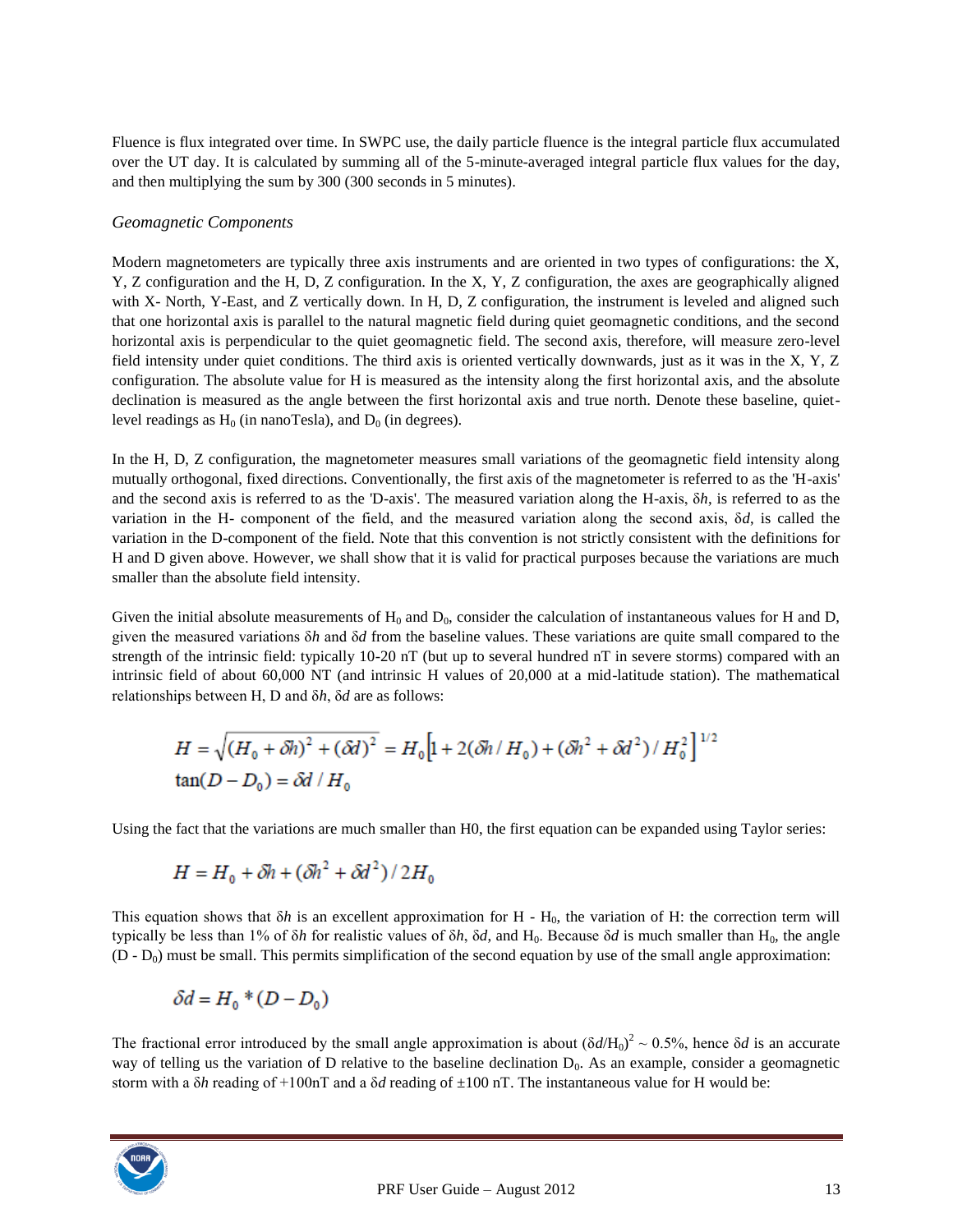$$
H = \sqrt{(20000 + 100)^2 + 100^2} = 20100.25
$$

so that H - H<sub>0</sub> = 100.25, and the error introduced by using  $\delta h = 100$  for the variation of H instead of the strictly correct value of 100.25 is 0.25%, well within the instrument limitations. Likewise, the instantaneous value for the change in D in such an instance would be such that:

tan (D-D<sub>0</sub>) = 
$$
(\delta d / H_0)
$$
 = (100/20000),

leading to an angular fluctuation of 17.2 arc minutes (0.286 degrees), compared to an intrinsic  $D_0$  of about 11 degrees. The approximate formula for  $(D-D_0)$  would lead us to the following calculation:

$$
(D-D_0) = (100/20000) \text{ radians} = 5 \times 10^{-3} \times 57.296 \times 60 = 17.2 \text{ arc-minutes.}
$$

The absolute measurements and the instrument orientation are updated from time to time due to the slow secular change of the geomagnetic field. If required the maintainers of the instrument will rotate the sensor to insure proper H, D, Z configuration.

#### *RI and 10.7 cm Flux Prediction*

An international panel developed the SWPC solar cycle prediction, for both RI and 10.7 cm flux. In advance of the panel meeting, held in September 1996, forecasts of solar and geomagnetic activity were requested from the scientific community. Replies were considered by the panel along with forecasts published in the open literature. To place all forecasts on the same footing, 10.7 cm flux values were converted to an equivalent sunspot number. The resulting 28 forecasts were separated into 6 classes according to the nature of the prediction technique used. The predictions in each class were considered in detail and a "representative" prediction was selected. These values are given in Table 1 in descending order of the predicted maximum. In the table, "Recent Climatology" considers only Cycles 18 and later, but the mean characteristics of all (or nearly-all) known cycles are considered in "Climatology (all)."

| <b>Technique</b>          | <b>Low End of Range</b> | <b>Maximum</b> | <b>High End of Range</b> |  |
|---------------------------|-------------------------|----------------|--------------------------|--|
| Even/Odd behavior         | 165                     | 200            | 235                      |  |
| Precursor                 | 140                     | 160            | 180                      |  |
| Spectral                  | 135                     | 155            | 185                      |  |
| <b>Recent Climatology</b> | 125                     | 155            | 185                      |  |
| <b>Neural Networks</b>    | 110                     | 140            | 70                       |  |
| Climatology (all)         | 75                      | 115            | 55                       |  |

Table 1: Combined forecasts of maximum smoothed sunspot number for classes of prediction techniques

While four of the six techniques are in general agreement, the panel gave the greatest weight to precursor methods, since they have proved to be the most successful technique for solar activity predictions in the past. These methods utilize the concept of an "extended solar cycle" the idea that the imminent solar cycle actually starts in the declining phase of the previous cycle.

The representative predictions in Table 1 were combined to obtain a consensus prediction for the panel. Combining such different techniques was a difficult process, and the panel made use of its experience and knowledge of the techniques and their success in predicting previous cycles especially Cycles 21 and 22. For a more complete discussion of the prediction procedures, please see *[http://www.swpc.noaa.gov/SolarCycle/index.html.](http://www.swpc.noaa.gov/SolarCycle/index.html)* 

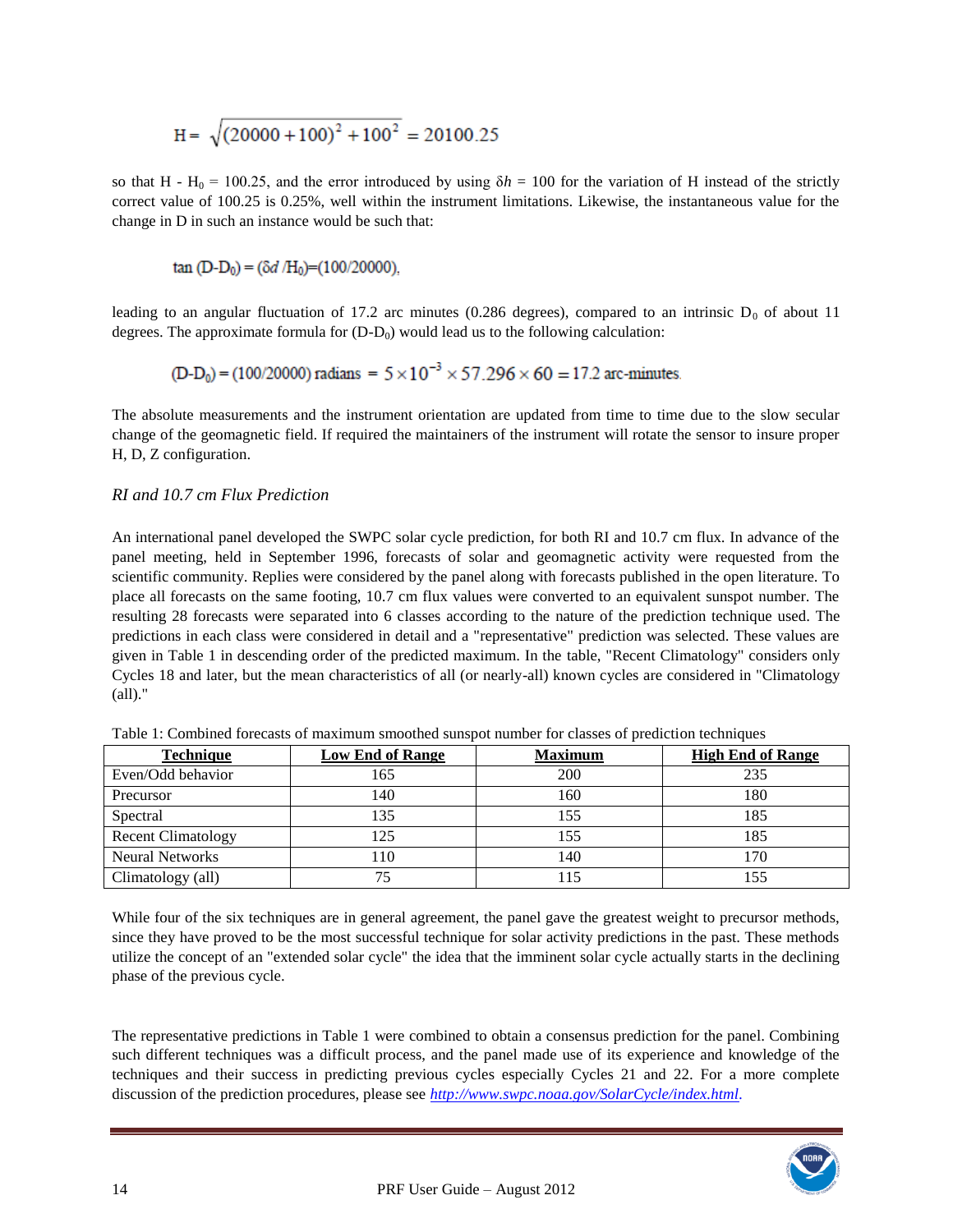# *Geomagnetic Indices*

Natural variations in the Earth's magnetic field are measured continuously at a number of locations around the globe. These variations are indexed at the end of specified 3-hour periods by measuring the maximum deviation, in nT, of the actual field from quiet field conditions. The measured variation, which can be either positive or negative relative to a "quiet day", is converted to a K index (a number from 0 to 9) by using a look-up table appropriate to that particular observing site. This is done to correct for some of the natural differences between observing sites. The K index is quasi-logarithmic and open-ended. For example, at Boulder, Colorado a measured deviation between 0 and 4 nT results in a K index of 0; between 70 and 119 nT is a K index of 5, and a measurement of 500 nT or greater is a K index of 9.

In order to combine the eight daily K indices into one number representing overall activity for the day each K is converted to an ak index as shown below, and then the eight ak indices are averaged to yield the daily A index.

|  |  |  |  | K 0 1 2 3 4 5 6 7 8 9               |  |
|--|--|--|--|-------------------------------------|--|
|  |  |  |  | $a_k$ 0 3 7 15 27 48 80 140 240 400 |  |

The  $a_k$  indices for a particular station may be converted into units of nT by multiplying them by a station-specific conversion factor. The conversion factor can be found by dividing the station's lower limit for a  $K=9$  by 250. Example: At Boulder, the lower limit for a K index of 9 is a maximum deviation of 500 nT, and so  $500/250 = 2$ . Therefore, a K index of 4 has an associated K index of 27, which has an equivalent amplitude of 27\*2 = 54 nT.

The A<sub>k</sub> index for a station is simply the average of the eight  $a_k$  indices for that station for the UT day. The subscript  $k$ used on the  $A_k$  and  $K_k$  refers to an individual station, e.g.  $A_B$  for example is the Boulder A-index.

### *X-ray Events*

The start of an x-ray event is defined as the first minute in a sequence of 4 minutes of steep monotonic increase in 0.1-0.8 nm flux. The time of x-ray maximum is defined as the time tag of the peak 1-minute averaged value x-ray flux. The end time is the time when the flux level decays to a point halfway (1/2 peak) between the maximum flux and the pre-flare background level.

#### *Sudden Commencements*

See *Geomagnetic Storms* description.

#### *Proton Events*

A proton event starts when the integrated proton flux (5-minute average) rises above a specific threshold for at least three points. The two alert thresholds are: >10 MeV  $\geq$ 10 pfu. and >100 MeV  $\geq$  1 pfu. (1 pfu. = particle cm<sup>-2</sup>s<sup>-2</sup>s<sup>-1</sup>sr<sup>-1</sup>). The time of maximum is the time tag of the 5 minute averaged flux value that has the greatest value.

#### *Electron Events*

An electron event begin is defined as when the greater than 2 MeV GOES electron flux exceeds  $1 \times 10^3$  pfu level in a day when no values on the previous day were above that threshold. The event continues for each subsequent day

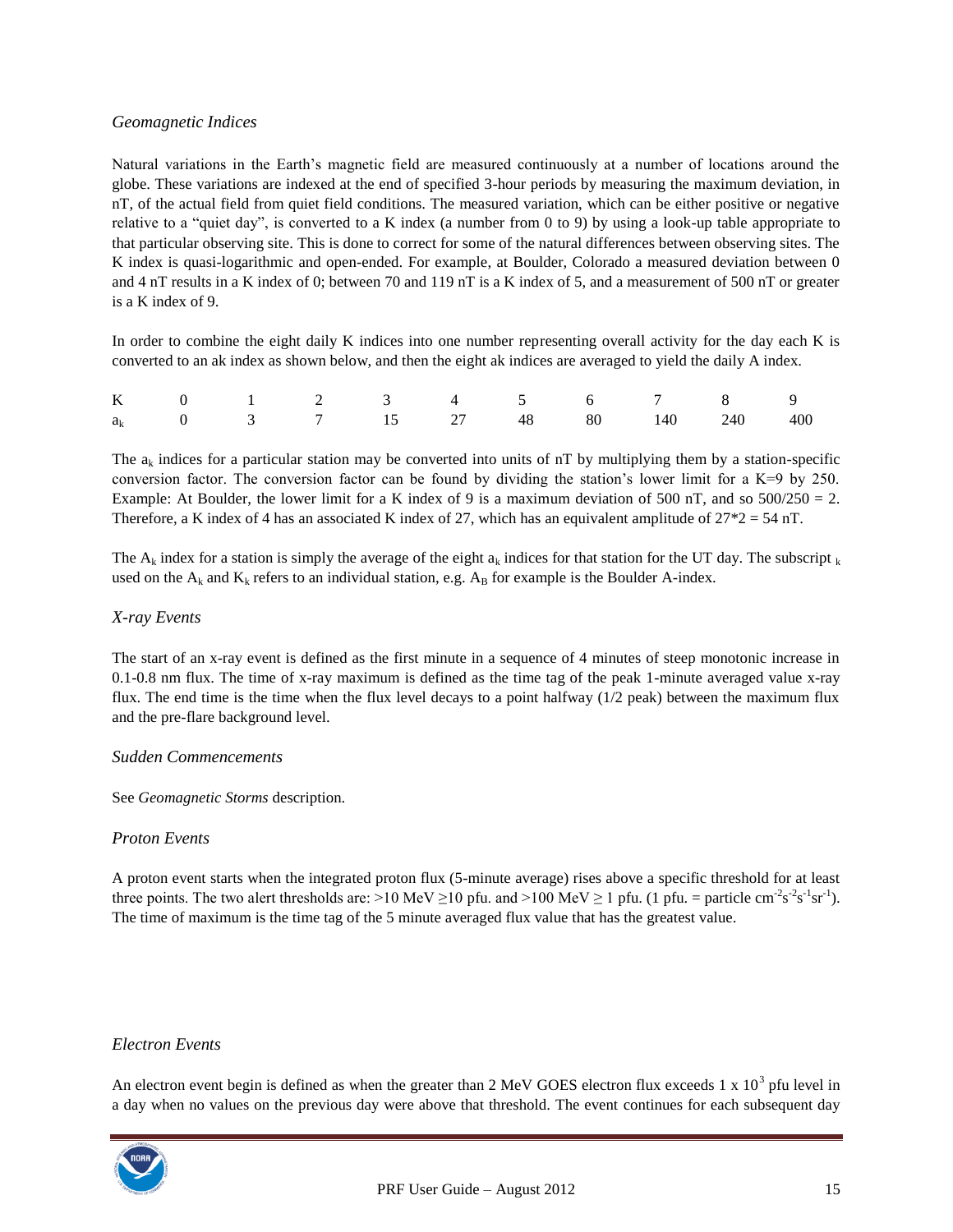where the flux meets or exceeds the threshold. Event end occurs when a complete UT day passes where the electron flux never meets the threshold.

### *Geomagnetic Storms*

Geomagnetic storm conditions are characterized by an intensification of equatorial 'ring' current (at 2-7 Earth radii above the ground) and an expansion of the auroral oval region to lower latitudes (see Gonzalez et al, 1994, JGR, 99, A4, pg. 5771 for details). A geomagnetic storm is caused by the interaction of the Earth's magnetosphere with unusual conditions in the solar wind. Frequently the strongest geomagnetic storms will begin suddenly with the arrival at Earth of a shock front in the solar wind, which compresses the front of the magnetosphere. On ground magnetometers at middle and low latitudes the shock arrival is observed as a sudden discontinuous jump in the horizontal magnetic field component. When this signature is seen simultaneously at several observatories the event is called a sudden impulse. If the sudden impulse is followed by a geomagnetic storm, then the sudden impulse may also be referred to as a sudden storm commencement. Note that not all sudden impulses are followed by geomagnetic storms, nor are all geomagnetic storms preceded by a sudden storm commencement. If a storm is not preceded by a sudden storm commencement, it is customary to review the magnetometer records and attempt to identify a point in time where the conditions transitioned from calm to disturbed levels. This type of storm begin time is referred to as a gradual commencement and is typically reported to the nearest hour.

SWPC defines geomagnetic storms based on the running estimated planetary A-index. If the index is greater than or equal to 35, a storm is in progress. The running A-index is calculated using the K indices in a running 24-hour window, rather than using fixed days. Storms are minor, major, or severe as defined below.

Minor: Ap between 35 and 59 Severe: Ap between 160 and 309 Strong: Ap between 100 and 159

Moderate: Ap between 60 and 99 Extreme: Ap between 310 and 400

However, the level of storm conditions can vary throughout a day. Regardless of the running A-index, it is permissible to say that periods of minor, moderate, strong, severe, or extreme storm levels occurred, based on the observed K index. The following table identifies K indices with storm levels.

Minor storm conditions:  $Kp=5$  Severe storm conditions:  $Kp=8$  or 9-Moderate storm conditions:  $K=6$  Extreme storm conditions:  $Kp=9$ Strong storm conditions: K=7 or greater

In general, the point in time when the running  $A_p$  index falls below 35, it is taken to be the end of storm conditions for SWPC operational purposes.

#### *Edited Events*

All energetic event reports received are automatically stored in the computer database. The system checks the *begin*  and *max* times of each event to sort them into bins. For every bin, the system picks the "best" of each type of report